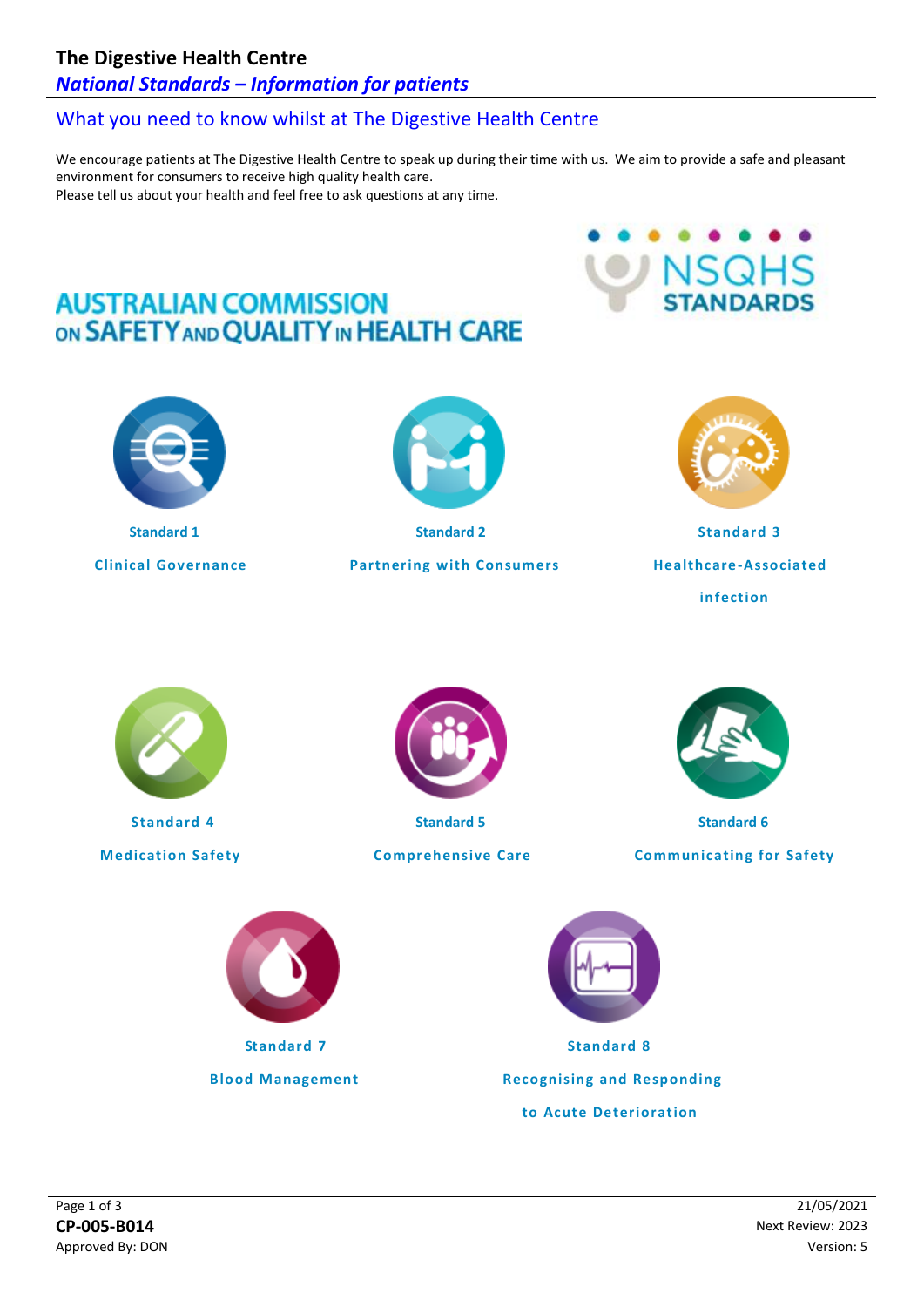## Intention of standards

#### Standard 1 – Clinical Governance

The Clinical Governance Standard aims to ensure that a clinical governance framework is implemented to ensure that patients and consumers receive safe and high-quality health care.

This standard aims to ensure that there are systems in place within health service organisations to maintain and improve the reliability, safety and quality of health care. This standard, together with the Partnering with Consumers Standard, set the overarching requirements for the effective implementation of all other standards. The Clinical Governance Standard recognises the importance of governance, leadership, culture, patient safety systems, clinical performance and the patient care environment in delivering high quality care.

#### Standard 2 – Partnering with Consumers

The Partnering with Consumers Standard aims to create health service organisations in which there are mutually beneficial outcomes by having:

- consumers as partners in planning, design, delivery, measurement and evaluation of systems and services
- patients as partners in their own care, to the extent that they choose.

The Partnering with Consumers Standard recognises the importance of involving patients in their own care and providing clear communication to patients. This standard, together with the Clinical Governance Standard, underpins all the other standards.

#### Standard 3 – Healthcare Associated Infection

The Preventing and Controlling Healthcare-Associated Infection Standard aims to improve infection prevention and control measures to help prevent infections, and the spread of antimicrobial resistance through the appropriate prescribing and use of antimicrobials.

#### Standard 4 – Medication Safety

The Medication Safety Standard aims to ensure that clinicians safely prescribe, dispense and administer appropriate medicines, and monitor medicine use. It also aims to ensure that consumers are informed about medicines and understand their own medicine needs and risks.

#### Standard 5 – Comprehensive Care

The Comprehensive Care Standard aims to ensure that patients receive comprehensive health care that meets their individual needs, and considers the impact of their health issues on their life and wellbeing. It also aims to ensure that risks of harm for patients during health care are prevented and managed through targeted strategies.

Comprehensive care is the coordinated delivery of the total health care required or requested by a patient. This care is aligned with the patient's expressed goals of care and healthcare needs, considers the impact of the patient's health issues on their life and wellbeing, and is clinically appropriate.

The Comprehensive Care Standard integrates patient care processes to identify patient needs and prevent harm. It includes actions related to falls, pressure injuries, nutrition, mental health, cognitive impairment and end-of-life care.

#### Standard 6 – Communicating for Safety

The Communicating for Safety Standard aims to ensure timely, purpose-driven and effective communication and documentation that support continuous, coordinated and safe care for patients.

This standard recognises that effective communication is needed throughout patients' care and identifies high-risk times when effective communication is critical. It describes the systems and processes to support effective communication at all transitions of care: when critical information emerges or changes; to ensure correct patient identification and procedure matching; and to ensure essential information is documented in the patient's healthcare record.

#### Standard 7 – Blood Management

The Blood Management Standard aims to improve outcomes for patients by identifying risks and using strategies that optimise and conserve a patient's own blood, as well as ensuring that any blood and blood products that patients receive are safe and appropriate.

The blood and blood products governed under this standard include:

- Fresh blood components, such as
	- o red blood cells (RBCs)